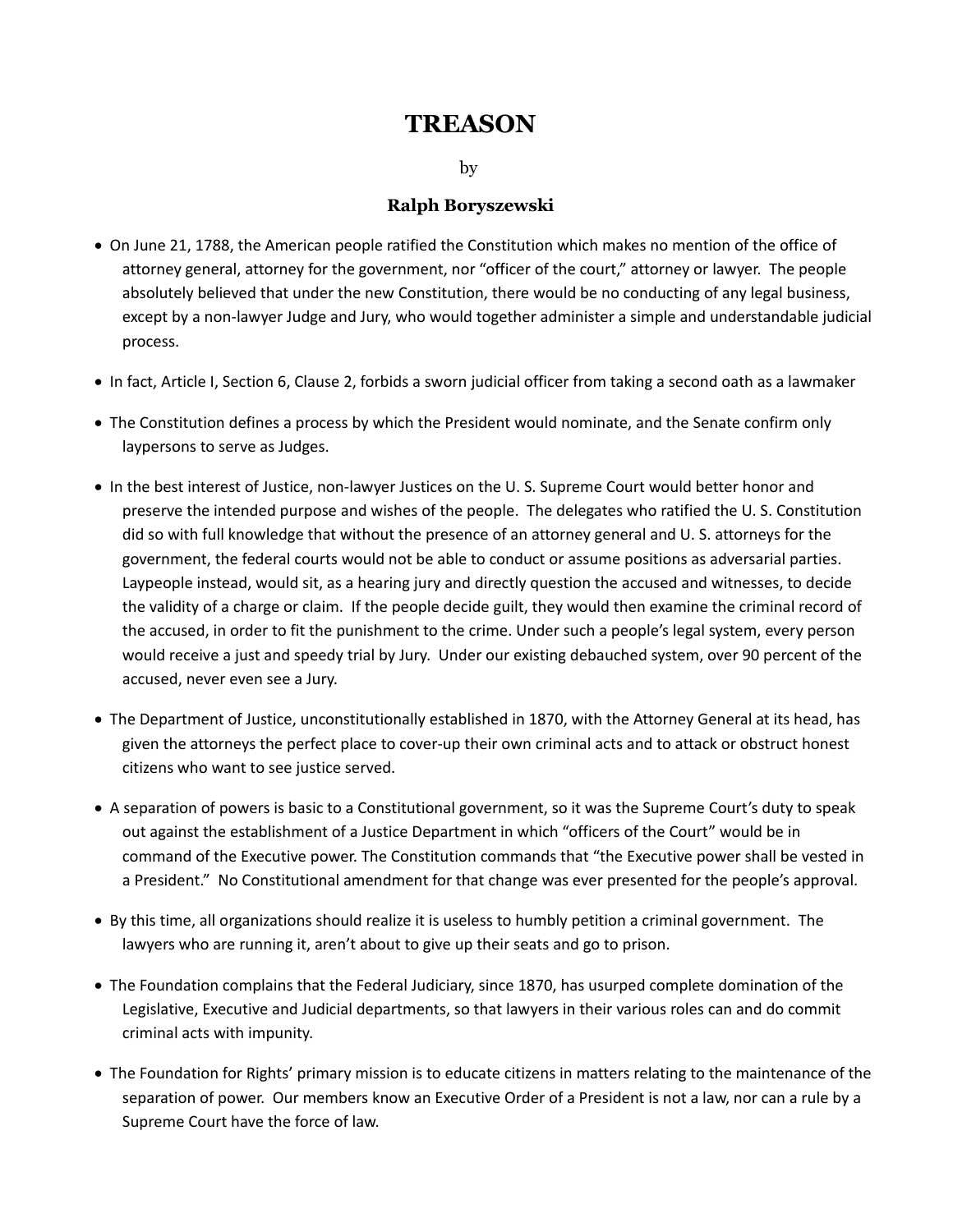- · They also know that every Congress has been dominated by lawyers who have each and every time failed to order the President and Supreme Court that they are in violation of the basic law when they assume the legislative power.
- · Across the United States, during the last two centuries, thousands perhaps millions of organizations have sought governmental reform. Most instead, have handcuffed themselves from peacefully bringing any major change.
- · Most instead, have handcuffed themselves from peacefully bringing any major change. None have properly informed their membership how best to contain lawyers, the biggest enemy to any Constitutional system. Lawyers have always been warning organizational and civic leaders that "they must work the system." It is the lawyers who have caused all of our problems, by not working within the Constitutional system. The lawyers are in violation of the Constitution's major premise: a separation of powers to provide for a system of checks and balances.
- · It commenced on February 5, 1790; the U. S. Supreme Court's third day of doing business. The first three "practitioners before the Bar were admitted as counselors... and Rules of Court were adopted as to the form of writs and as to the admission of counselors and attorneys." At that time, without any Constitutional authority whatsoever, five United States Supreme Court Justices and Chief Justice John Jay, all former crown lawyers (sworn to serve the King of England), "ordered... it shall be requisite to the admission of attorneys or counselors to practice in this court, that they shall have been such for three years past in the Supreme Court of the State to which they respectively belong..." (Warren, Charles. The Supreme Court in United States History. Vol. 1, p. 49.) That was the beginning government by lawyers. Ours was supposed to be a government of the people, so with the advice and consent of the Senate, the President had appointed Justices of the Supreme Court. No other Constitutional qualifications or limitations exist for those who would be a Judge.
- · The word "lawyer," and the qualification for them, does not appear once in the Constitution, and for good reason. The Constitution does not authorize the Courts to make rules for conducting its business. But as its first business, the Jay Court brazenly and unconstitutionally made and adopted rules "as to the form of writs and as to the admission of counselors and attorneys." (Warren, Charles. The Supreme Court in United States History. Vol. 1, p. 49.)
- · The people had ratified the Constitution, because it clearly provided that a layperson would be the elected President and laypeople would be the elected members of Congress. Most importantly, laypeople would sit as judges on every Grand and Trial Jury Body. The Jay Court made rules that were copies of British writs and also admitted "Officers of the Court" who would obediently follow British writs. So the Supreme Court, that was supposed to protect the American people from a Congress, or President who would violate the Constitution, became the biggest threat to the new Constitutional system of, and by the people.
- · The Supreme Court, in one stroke, denied forever, the American people, a proper and honest judicial forum in which they could challenge and obtain Constitutional redress without the intercession of high-priced lawyers and complicated self-serving rules.
- · Supreme Court itself was the first to violate Article I, Section 6, Clause 2.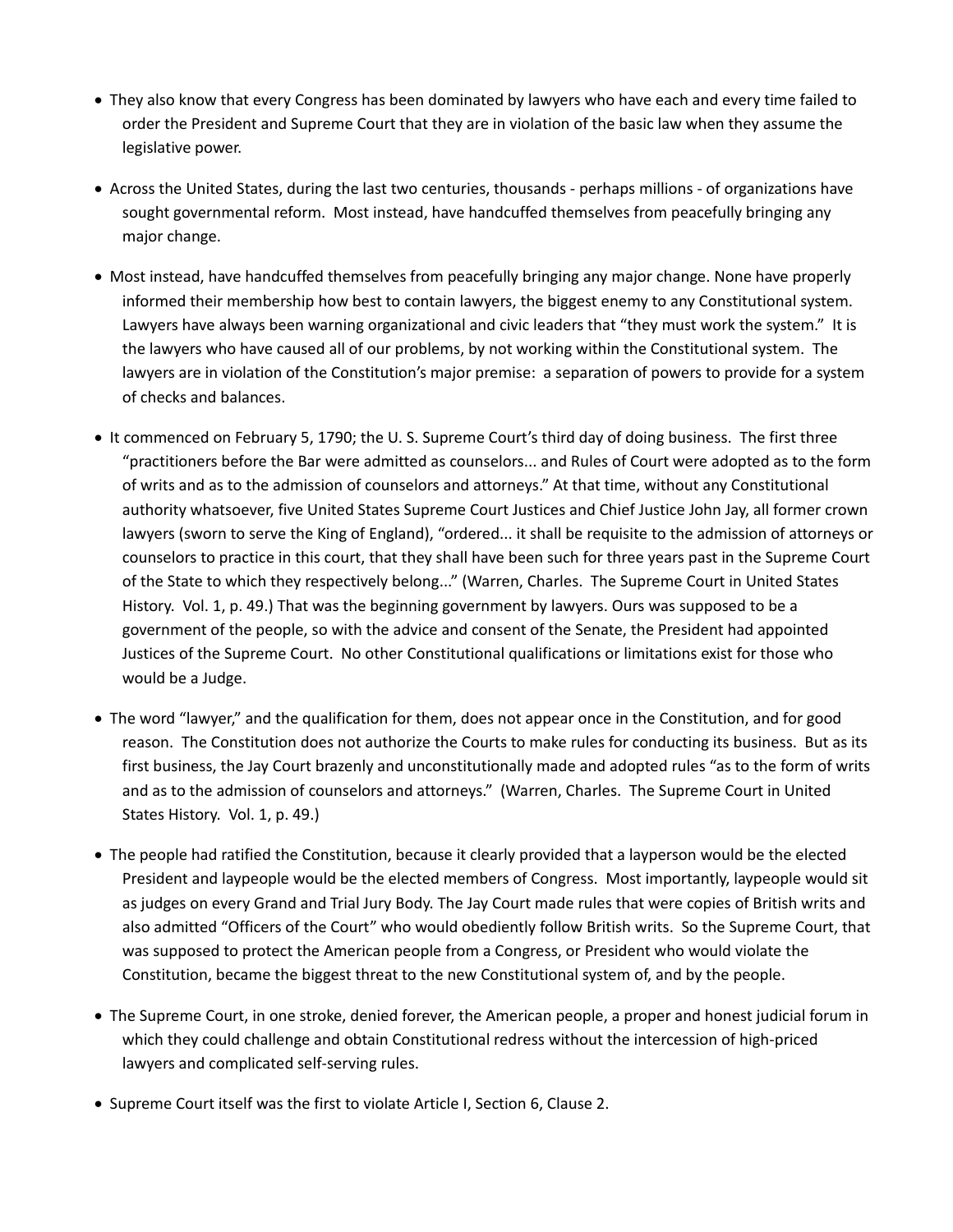- · Can anyone expect the Supreme Court to give an honest redress to a petitioner who would seek a lawful separation of powers? Even today, both Houses are dominated by "officers of the Court," who were admitted in violation of this Clause.
- · Without a separation of powers, meaningful checks and balances are an impossibility.
- · On September 23, 1790, the Independent Chronicle asked if, "it is prudent to trust men to enact laws, who are practicing on them in another department. Let common sense answer, If Congress does consist of practicing attorneys, the laws enacted may, in a great measure, depend on the particular causes such individuals may have to manage in the Judiciary; this being the case, the property of the people may, in a few years, become the sport of Law-Makers, acting in the capacity of interested attorneys."
- · American people fought the Revolution to rid the government of the English system and all its lawyers. The people believed that under the new Constitutional system, lawyer prosecutors, lawyer judges and lawyers in general, would no longer be tolerated.
- · When the first lawyer was admitted by the Supreme Court in February, 1790, to become an Officer of the Court, he was required to take a Judicial oath to honor and uphold the Constitution. Therefore, he could not be elected, or enter the Congress to take a second oath, in violation of Article I, Section 6, Clause 2.
- · And, if he was already a member of Congress, he would be required to give up his seat when he became a sworn member of the Judiciary. As an inferior Officer of the Court, a lawyer cannot be a member of either House. As a Congressman, he is required to perform the Constitutional function of disciplining or impeaching Judges, U. S. Attorneys, and other high Judicial officials. He is in conflict, because Judges and the above named officials are his superiors when he is engaged in the practice of law. As a Congressman, a lawyer can also profit from the laws he makes. The U. S. Constitutional system requires a strict separation of powers. For two centuries, lawyers have denied that separation and have been in complete control of the three branches of government - Federal, State and Local that as Madison stated in Federalist Papers, #47, "is the essence of tyranny."
- · Today, 800,000 lawyers in the U. S. without any Constitutional authority whatsoever, are in complete command of a government consisting of some 300 million Americans. The people have allowed themselves to be enslaved, for lack of knowledge.
- · In 1912, author Gustavus Myers, in his book, History of the Supreme Court, objectively researched and presented facts about our Founders that other historians never made public. Page 211, second paragraph, briefly explains how the rich and powerful have gained and held power for over 200 years:
- · But, while such of the working class as were enfranchised, were duped into supporting one side or the other, the leaders of both political parties obstinately refused to pass any laws ameliorating the condition of the workers, at the same time using legislation to manufacture laws vesting in themselves enormous and perpetual powers and privileges. To this day, nothing has changed.
- · The Bill of Rights not the Constitution had to be declared and judged as the supreme law of the land. To be a direct and effective people's check on the Constitutional officials, the Bill of Rights had to be separate from, and supreme over, the Constitution.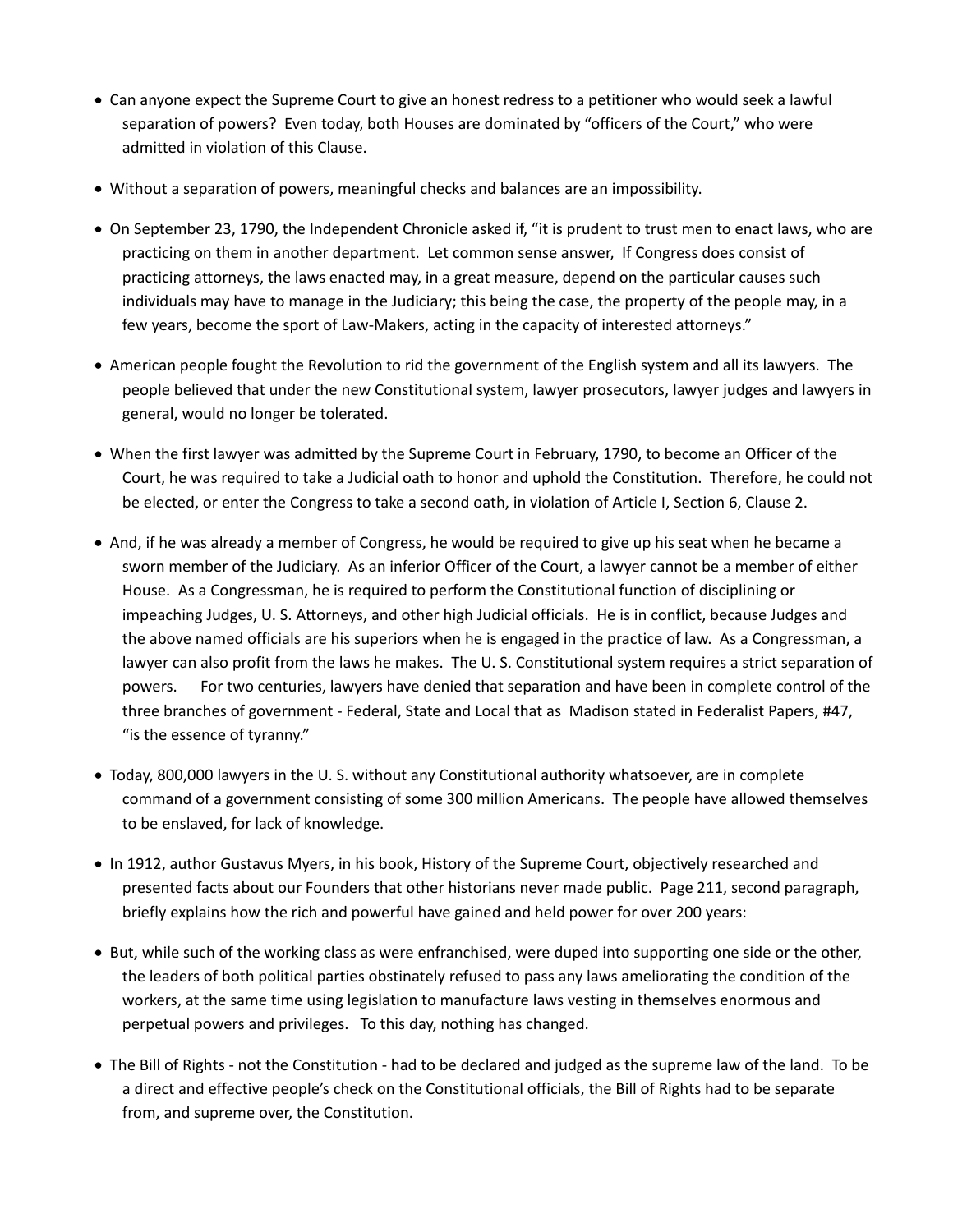- · In that way, lawyers would not have been able to usurp and assume command of all three departments of government. Nor could they have falsely placed their fellow lawyers as judges, attorneys general, and prosecutors in commanding positions over the people.
- · When the People's Bill of Rights was recognized on December 15th, 1791, the President's power to pardon, was automatically voided.
- · Before the people would ratify the Constitution, they demanded a Bill of Rights to be their direct check against Constitutional abuse.
- · This protection was provided in Article IX, of the Bill of Rights. It states that, "the enumeration in the Constitution of certain rights shall not be construed to deny or disparage others retained by the people."
- · I would propose that to be successful in seeking reform, the people of both political parties must join forces to repeal the act of June 22nd, 1870, to rid the government of the Department of Justice. This department has been an ideal place to cover up corruption by members of the legal profession.
- · The Revolutionary War wasn't fought just to end excessive taxation. The people also wanted to get rid of the entire English Judicial system, under which they were terribly abused.
- · On September 8th, 1974, one month after Nixon resigned, Ford, a President by an act of usurpation, issued a pardon to ex-President Nixon for all Federal crimes that he "committed, or may have committed" while President. This act by Ford, a lawyer, was in reality, a grant of immunity. Ford usurped the Constitutional power of a Vice-President and then a President, and then usurped Grand Jury power in his grant of immunity to Nixon. On August 20th, President Ford, in another act of usurpation, nominated Nelson Rockefeller, to be his Vice-President. Rockefeller became the second non-elected Vice-President on December 19th, 1974.
- · Article II, Section 1, Clause 1, was never repealed, and as such, was to be a safeguard that all Presidents and Vice-Presidents were to be elected by the people. Congress, in proposing the 25th Amendment, authorized a majority of its own members to vote approval of a Vice-President, nominated by the President. But the proposed amendment was in violation of the aforementioned part of the Constitution. Again, the Supreme Court failed in being a Constitutional guardian, since it did not declare the 25th Amendment unconstitutional.
- · Upon being successfully elected, Schumer then voted against conviction of impeachment charges. Schumer received millions in campaign funds from Clinton, the first known President that bribed members of the Senate trial body to escape conviction of impeachment charges. You can bet that most members of that Senate trial body were lawyers.
- · I told them the Judges, Attorneys General, and lawyers are breaking the law every day. The Supreme Court does not have the power to make law. The Court is only supposed to decide the case before it, with the application of existing laws. The Congress knows this, and the members of both Houses must submit the controversial substance contained in the Court's Miranda decision as a Constitutional Amendment to Conventions of people, for their approval and ratification.
- · Instead, the lawyers who dominated both Houses, let the Court's Miranda decision stand, as if it was an actual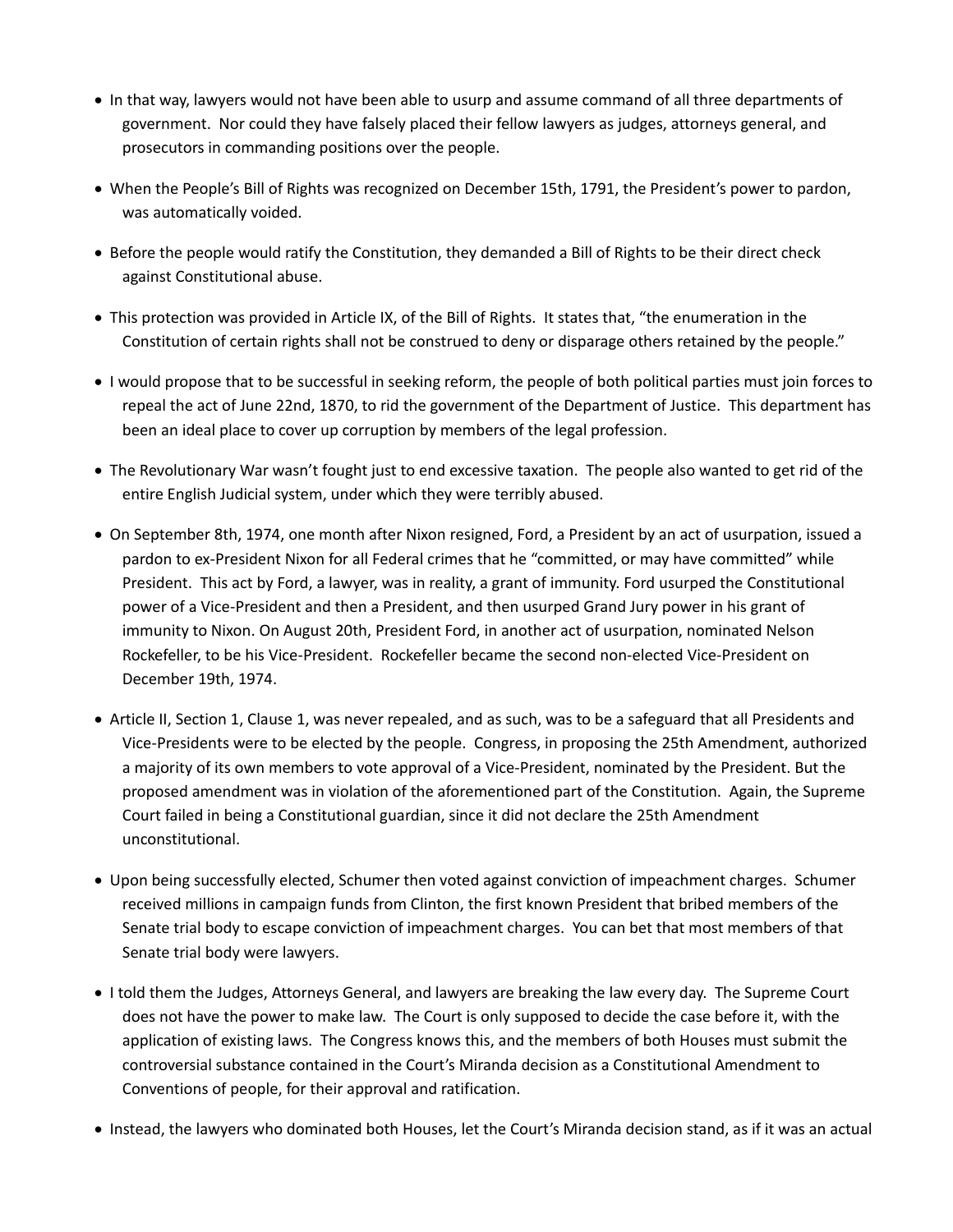amendment to the Constitution. The Supreme Court, of course, remained silent.

- · The organized criminals of the bench and bar violate the separation of powers in managing and controlling the Congress, Courts, and Justice Department. This relatively small alliance of lawyers is growing stronger every day. But the day is coming when the people will awaken to discover that treason and tyranny are occurring.
- · For our cause, we could have obtained National publicity where we could have urged other member States belonging to the National Police Conference to join with us in putting a check on Miranda and the entire Federal Judiciary that completely violates the separation of powers. As an aside, one effect of the Miranda Ruling is that it forces police officers to shill for lawyers.
- · The Foundation For Rights is the only organization in the Country that claims the Bill of Rights is separate from the Constitution and supreme in its authority.
- · During the last 200 years, the Judiciary has told the American people so many lies they don't know what to believe. Constitutional historians have never honestly informed Americans that since February of 1790 the people have been governed simultaneously by the provisions of two separate and different Constitutions, the reason being that neither Constitution, by itself, was capable of fulfilling its purpose and nobody can dispute this.
- · On June 21st, 1788 the first Constitution was ratified. The people of nine States ratified it because Constitutional power was placed in the hands of lay people. A lawyer, in fact, wasn't even an entity. The words lawyer and attorney are not to be found in any provision of the Constitution or Bill of Rights.
- · During most of our history, there has been a second Constitution that has wrongfully put lawyers, instead of lay people, in complete charge of our government. The second Constitution was a creation of a sevenmember Senate Committee. The committee met for the first time on April 7th, 1789 and for the next five months, labored in secret sessions behind locked doors of the United States Senate. The seven-man committee was dominated by lawyers. Two of the lawyers, Oliver Ellsworth and William Paterson, were the chief architects of the second Constitution. Both were former members of the Philadelphia Convention where they could have easily established a Supreme Court of six Justices. That would have been acceptable to the people, but not to the Founding Fathers. The Founders, mostly lawyers, had to establish inferior Courts so the States could be divided into thirteen Federal Judicial districts, and a Judge in each District would become a vital link to the US Supreme Court.
- · The people would have strongly opposed the First Constitution if inferior courts were an established part of it. The people had their own State Courts and they had insisted that the Federal government be very limited in its powers. The former Crown lawyers had first to get the people to ratify the Constitution in which the people believed they would be in control. Once this was done election of a Congress and a President would be in order.
- · Senator Ellsworth's second Constitution contained twenty-one pages of fine print and consisted of thirty-five sections - approximately 8,500 words - about double the words contained in the original Constitution, signed on September 17th, 1787. The second Constitution established a Supreme Court of six Justices. Inferior Federal courts were also created. The office, qualifications and duties of an Attorney General of the United States were created, along with the office, qualifications and duties of an attorney for the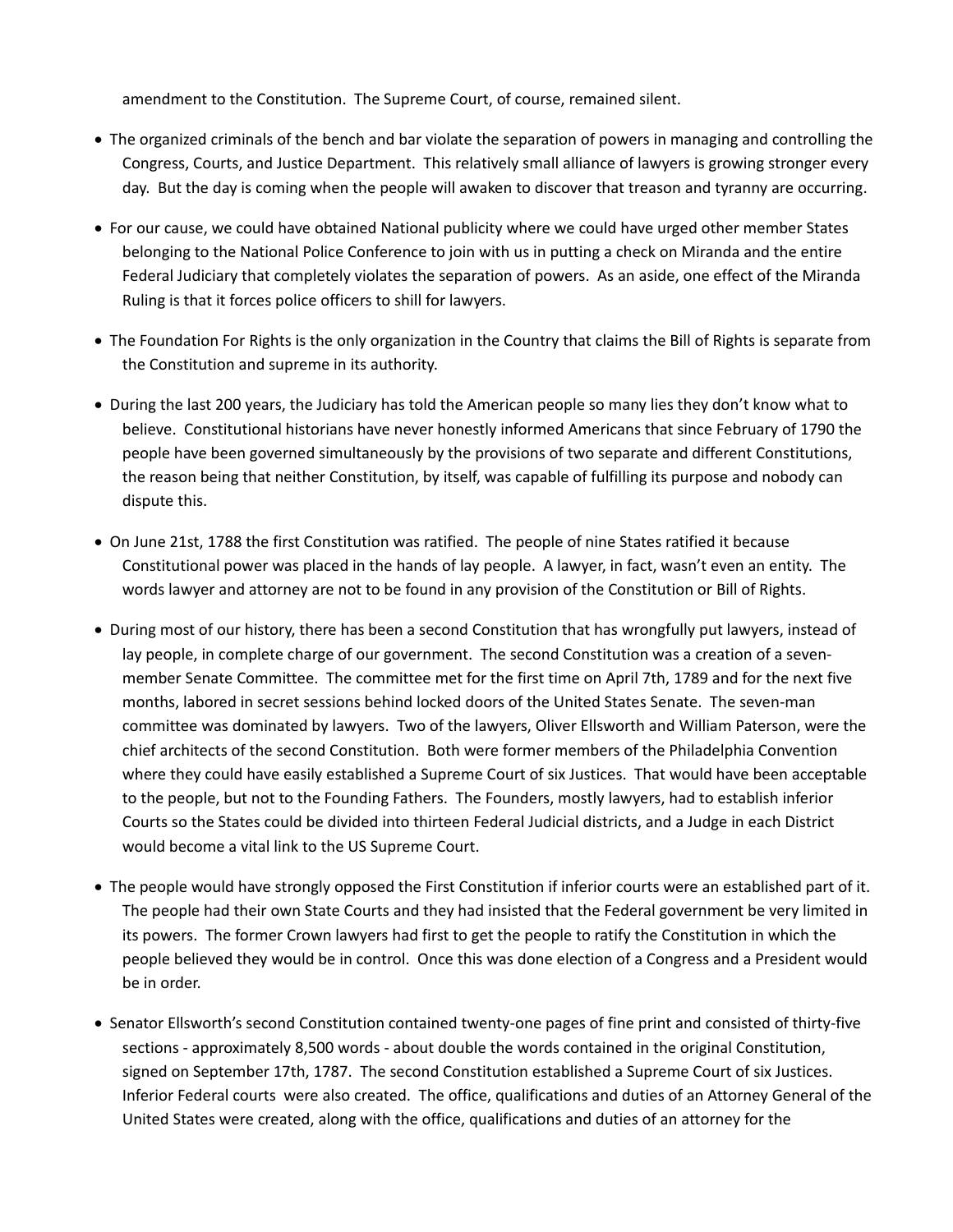government to be active in every Judicial District. Judges were given the broadest of powers.

- · But the people weren't informed that the Constitution they had ratified in June of 1788, was to be secretly amended by thirty-five new sections and actually put into force in February 1790, still minus a Bill of Rights. The new sections drastically changed the Constitution that was to be administered by, of and for the people, to a Constitution that was to be operated by lawyers for the benefit of lawyers. If the people had been so informed, they would have rebelled. The lawyers in Congress had to keep such An Act of law containing thirty-five additional sections, had secretly been passed off as a Constitutional Amendment. It should have properly been called a second Constitution since all three departments of government would be seriously affected by the additional sections.
- · In quietly signing it, President Washington purposely deceived the people into accepting an act of law to serve as a Constitutional Amendment. The First President and First Congress intentionally robbed the sovereign people of their right to govern themselves. Instead they placed lawyers as the sovereign authority by creating and placing a Consolidated Federal Judiciary in complete command of the new government. In time, the Consolidated Judiciary would control both the central government as well as the States. The members of the First Congress and President Washington were not properly under a "Constitutional oath" that they were required to obey, during the planning and passing of the First Judiciary Act. That in itself made the Act void.
- · In the last 212 years, an Act of Law has wrongfully been allowed to serve as an amendment to the Constitution without the consent of the people. Instead of protecting us, the Supreme Court remained silent during those years of outrageous deceit.
- · The First Judiciary Act was passed on September 24th, 1789. Section 35 of the First Judiciary Act provides for the office, qualifications and duties of persons who shall act as attorneys for the United States. Also provided is the office, qualifications and duties of a person "to act as Attorney General for the United States."
- · Eighty-one years later, the "Department of Justice was established by the Act of June 22nd, 1870 with the Attorney General at its head. Prior to 1870 the Attorney General was a member of the President's cabinet, but not the head of a department, the office having been created under the authority of the Act of September 24th, 1789. ... The chief purpose of the Department of Justice is to provide means for the enforcement of the Federal laws ... " Not true.
- · Thus lawyers have, over a long period of time, succeeded in gaining complete control of the three branches of government. Madison stated in his #47 Federalist Papers: "The accumulation of all powers, legislative, executive and judiciary, in the same hands ... may justly be pronounced the very definition of tyranny." Lawyers are responsible for the tyranny that exists in
- · Today, persons interested in reform are not organized and have no leaders to follow. This is the time for all good people to join in the support of the Foundation For Rights.
- · It's a waste of time, effort and money to organize a million man or million woman March on Washington. It just tires the people, and accomplishes little. Radio and TV talk show hosts may arouse their audience but they don't know the means and methods to have their audience follow through a course of common action.